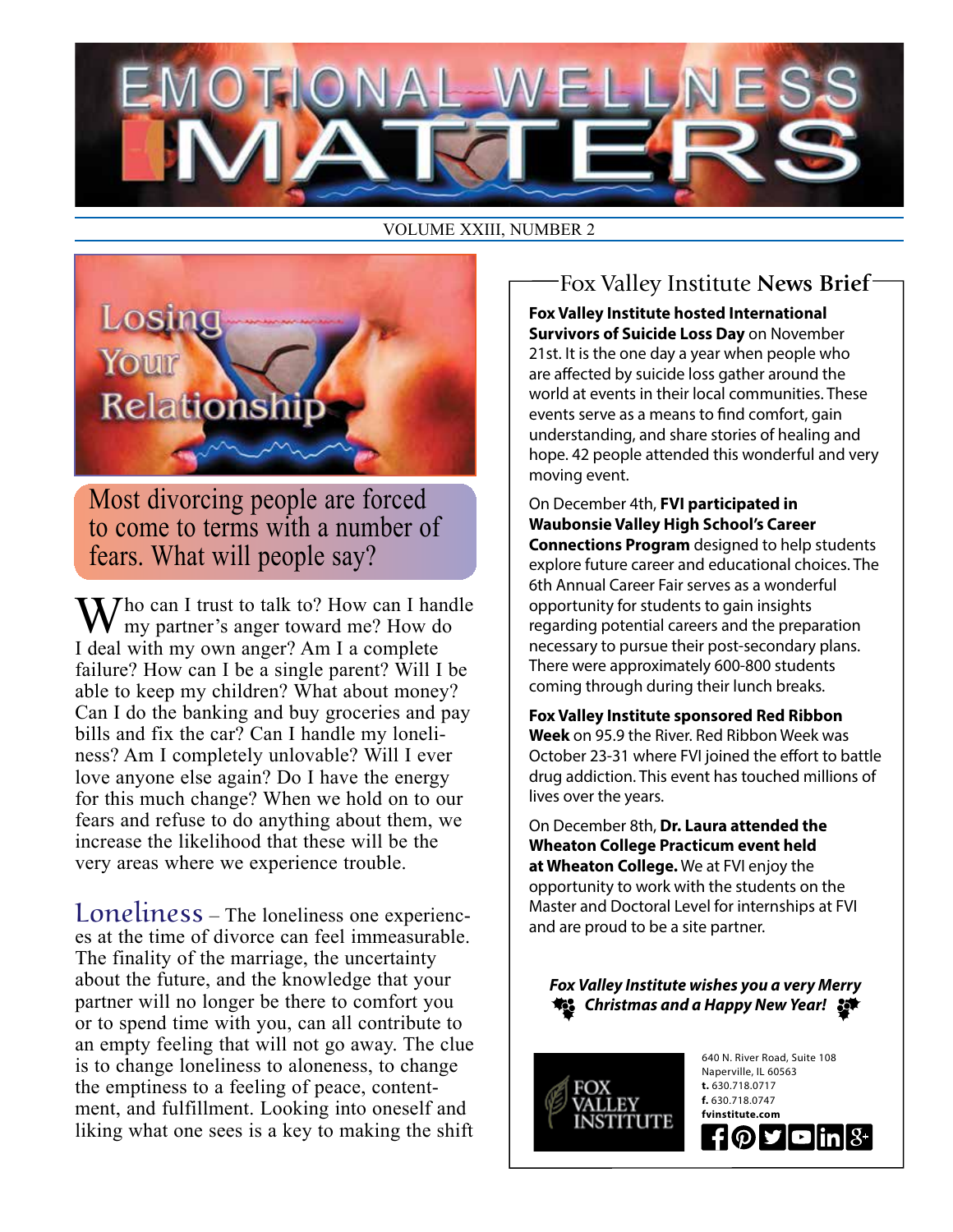to aloneness. (Get into being alone. It is a precious but tenuous gift that can disappear far too quickly from one's life.)



Friendship – Divorce is a true test of just who your real friends are. It is important to draw on the emotional support of friends during a divorce. Unfortunately, many of your friends were those who knew you as a couple and they often must choose between you. Even those who try to stay neutral find it difficult. Many may feel that your divorce somehow threatens their own marriages and some friends may now find it difficult to relate to you as a single person. Not only that, but you may find it difficult to trust others during a divorce. Getting out, feeling free, and opening up to others becomes a major goal of a healthy divorce adjustment.

Grieving – It is normal, and even necessary, to experience a period of grieving over

the end of the relationship. You may feel depressed for some time and experience changes in your energy levels and sleeping and appetite patterns. As unpleasant as it may feel, comfort yourself with the knowledge that this is how

you are saying goodbye so that you can move on to a healthier and happier future.



 $\text{Anger}$  – People in divorce usually say that they never knew they could have so much anger. The rage seems overwhelming at times. No ... you are not going crazy! Think about it: you have just lost one of the most important things in your life and your partner is now in many ways your enemy. You have a lot to be angry about. Use this opportunity to explore your anger and to find out how it helps and hurts you. *One divorce rule: don't engage in any behaviors you will feel sorry about later on!* Anger is helpful in the sense that it helps us end the loyalty and trust we used to feel for our partner, and this allows us to move on.

Think of divorce as a journey which you<br>take one step at a time. And some of those steps are very hard to get through. Not only do we have to confront all of the stages listed above, but we must also deal with making the final break emotionally from our partner, understanding what really went wrong, learning to like ourselves again, seeing ourselves as single people, making new friends, forging new purposes and goals for our lives, and learning again about trust and love. As painful as this journey may seem at first, it can lead to a life which is better ... much better.



## How Long Do I Wait Until I Get Into Another Relationship?

Expect that it will take at least a year<br>before things begin to feel at all normal again. For most of us, depending on the length and the nature of our previous

**This newsletter is intended to offer general information only and recognizes that individual issues may differ from these broad guidelines. Personal issues should be addressed within a therapeutic context with a professional familiar with the details of the problems. ©2015 Simmonds Publications: 5580 La Jolla Blvd., 306, La Jolla, CA 92037 • Website ~ www.emotionalwellness.com**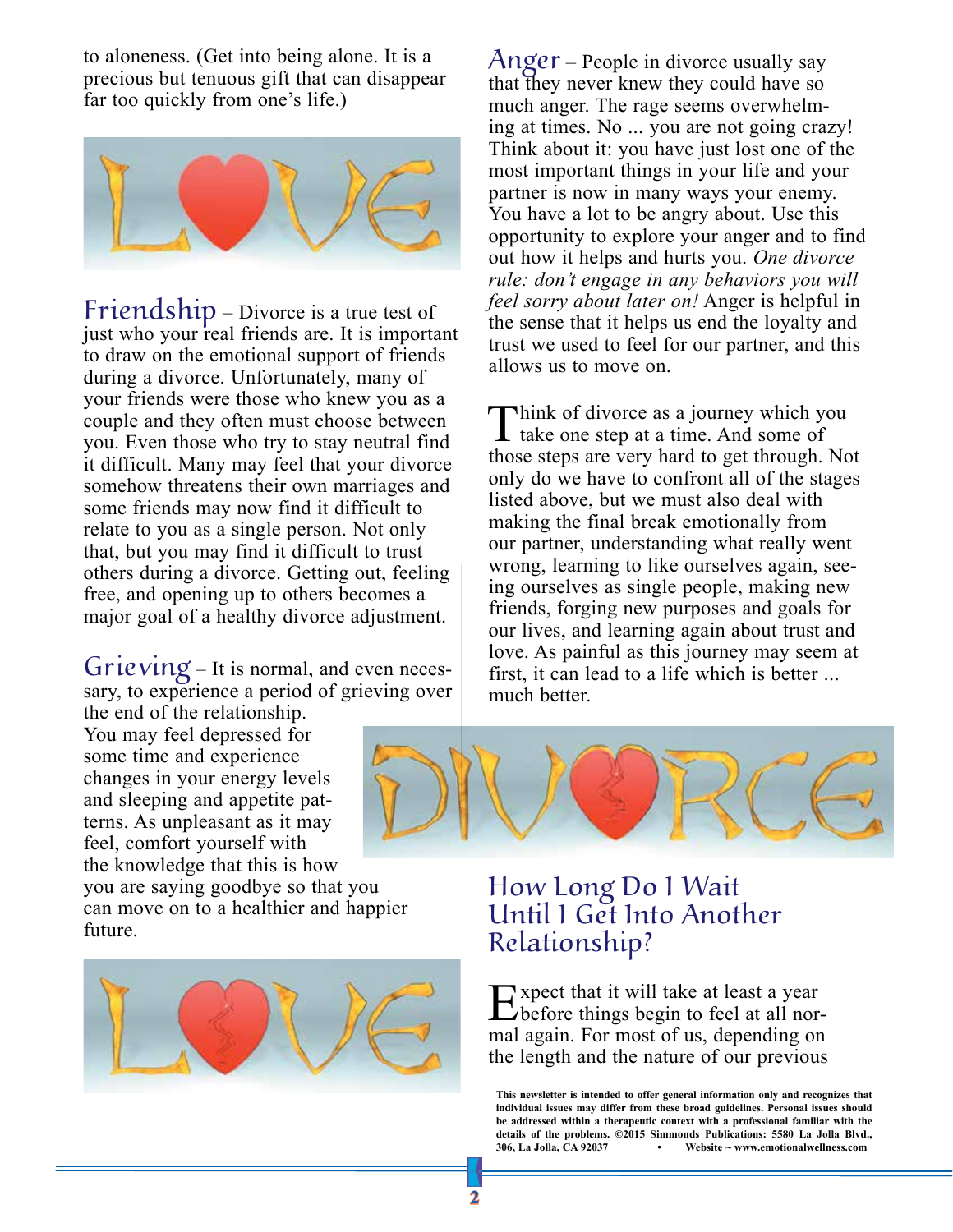

relationship, it will take two or three years. This may seem like an eternity, but in reality this is a wonderful opportunity to find out who you are at this stage of your life as an unattached individual. A word of warning is in order: *don't expect to reinvolve yourself with someone else immediately!* You are on the rebound. To attach yourself prematurely in a love relationship is unfair to you and to the other person. You are necessarily dealing with tremendously important personal issues when your previous love relationship comes to an end. Living through the transition and exploring these issues can be very painful, and falling in love again may seem like the perfect way to end the pain. But the other person in this case becomes a replacement, an object, and that is not what a healthy relationship is about. You will carry into this replacement relationship the same issues which helped to lead to the demise

of your former relationship ... and the same things may very well happen again. Your real goal is to discover who you are and to explore what happened. When you are at the point of being able to have a happy and fulfilled life as a single person, then you can choose when, or even if, you should reinvolve yourself again in another love relationship. When you know that you have that choice, you may be ready.